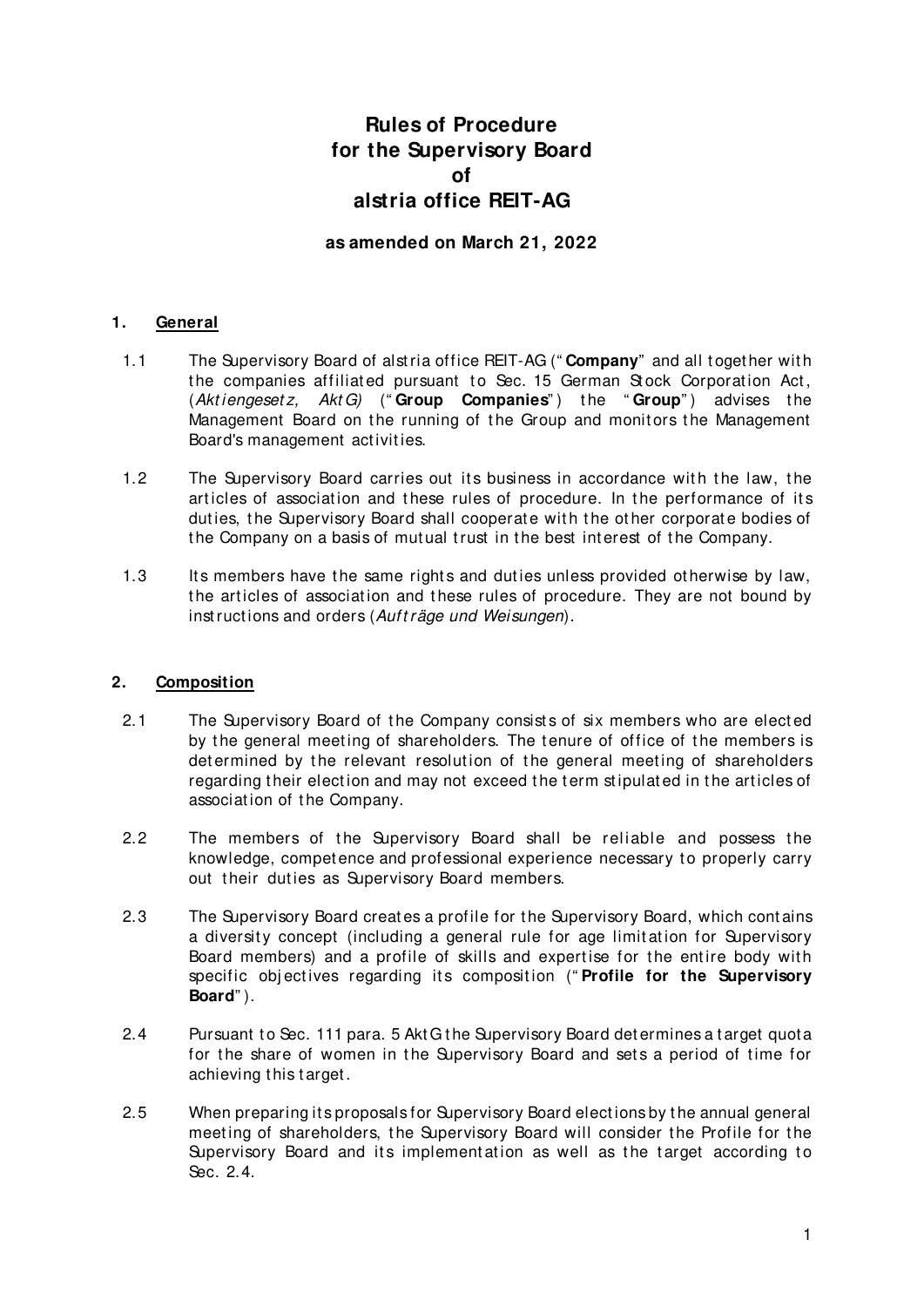#### **3. Chairman of the Supervisory Board and Deputy**

- 3.[1](#page-1-0) The Supervisory Board has one chairman<sup>1</sup> and one deputy chairman.
- 3.2 In t he case of t he chairman or his deput y no longer being available on a permanent basis before completion of their term of office, a replacement must be elected without undue delay (*unverzüglich*). No special announcement of this election is required.
- 3.3 In the case of neither the chairman nor a deputy being elected, the oldest member of the Supervisory Board in terms of age shall assume the responsibilities of the chairman, provided t hat t he Supervisory Board does not det ermine ot herwise.
- 3.4 The chairman shall coordinate the work of the Supervisory Board, chair the meetings of the Supervisory Board, sign the minutes, execute copies of resolutions as well as other deeds and publications of the Supervisory Board and handle the external affairs of the Supervisory Board. Declarations of the Supervisory Board shall be made by the chairman on behalf of the Supervisory Board; declarations to the Supervisory Board shall be accepted by the chairman.
- 3.5 The chairman shall discuss with the Management Board on a regular basis in particular the strategy, the business developments, the risk situation, the risk management and the compliance of the Company. Without undue delay the Management Board shall inform the chairman of all major events which are of material significance for the assessment of the situation as well as for the development and the running of the Company. To the extent required, the chairman shall then inform the Supervisory Board and call a Supervisory Board meet ing, if necessary.
- 3.6 The deputy chairman shall have the same rights and duties as the chairman if and as long as the chairman is prevented from conducting his duties unless otherwise provided for by law or the articles of association.

#### **4. Meetings and Resolutions**

- 4.1 The Supervisory Board shall have meet ings on a regular basis, but at least four times per business year. Additional meetings shall be called if required for deliberation or the adoption of resolutions.
- 4.2 If with the conclusion of the general meeting of shareholders the tenure of office of the chairman of the Supervisory Board, his deputy and/ or a member of a committee has ended, following the general meeting of shareholders a Supervisory Board meeting takes place without a special invitation being required in order to elect the chairman of the Supervisory Board, his deputy and/ or the member of the respective committee and, in case the retired member of the Supervisory Board had been chairman of a committee, this committee's chairman. The election of the chairman is led by the Supervisory Board member with the highest age.

<span id="page-1-0"></span> $<sup>1</sup>$  For the purpose of linguistic simplification and better readability this text only uses the male</sup> versions, however persons of all gender are included.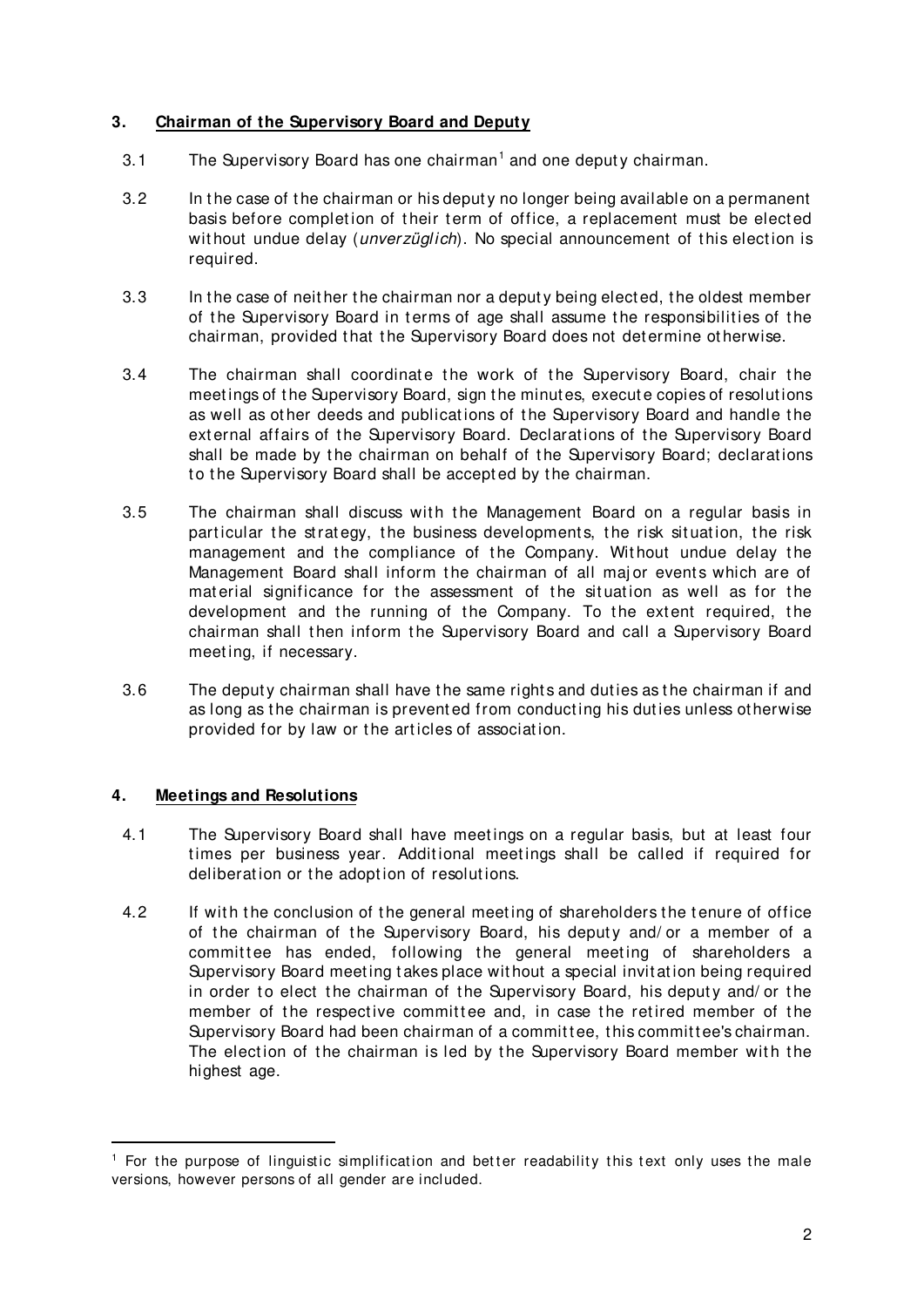- 4.3 The meetings of the Supervisory Board are to be called by the chairman with a notice period of at least two weeks. In urgent cases, the chairman may shorten this period to two days; the notice period may be shortened further if a quorum of members of the Supervisory Board agrees during the meeting. In the invitation, the time and venue of the meeting as well as the individual items on the agenda shall be announced. The invitation shall be made to the contact details most recently notified in text form (e. g. by e-mail). Other meeting documents can be made available to the members of the Supervisory Board in a cloud, on a platform or via ot her IT infrast ruct ures; t hey shall be deemed received once t hey have been made available for inspection and the access code (if any) was transmitted in in text form.
- 4.4 Documents required for the adoption of a resolution shall be sent to the members of the Supervisory Board as timely as possible prior to the meeting. Documents which are sent at least 48 hours prior to the respective meeting of the Supervisory Board or are provided pursuant to Sec. 4.3. sentence 6 of these rules of procedure are deemed to be supplied in a timely manner, whereby the sending 48 hours prior to the respective Supervisory Board meeting shall not be the usual case. Audit reports by the auditor commissioned by the Supervisory Board are to be sent to the members of the Supervisory Board as timely as possible prior to the Supervisory Board meeting which addresses the audit of the financial report.
- 4.5 If documents or information regarding an agenda item are not made available to t he Supervisory Board members in a t imely manner and such agenda it em does not have to be immediately resolved upon or dealt with, the agenda item may be removed from the agenda. The decision shall be made by the chairman; it is to be recorded in the minutes.
- 4.6 Issues or motions which are not on the agenda or which were not notified to the Supervisory Board members in line with Sec. 4.3 and 4.4 of these rules of procedure shall only be admitted for resolution if no Supervisory Board member present at the meeting objects and if the absent Supervisory Board members are given the opportunity to subsequently cast their vote within a reasonable period to be determined by the chairman which shall not exceed 48 hours.
- 4.7 The members of the Management Board shall attend the meetings of the Supervisory Board upon request of the chairman.
- 4.8 The chairman may also allow other guests which are not members of the Management Board or Supervisory Board to attend the discussion on individual agenda it ems.
- 4.9 The Supervisory Board shall constitute a quorum if its members were invited at the contact details most recently notified in text form or by telephone or other ways of audio transmission and, if so provided in the Company's articles of association, more than half of its statutory members, including the chairman or his deputy, take part in passing the resolution. An abstention of voting is counted as participating in taking a resolution.
- 4.10 Supervisory board members may attend meetings of the Supervisory Board in person or via t elephone, video conference or similar audio-visual means. This shall apply also for members of the Management Board and other quests attending meetings of the Supervisory Board in accordance with Sec. 4.7 or 4.8 of these rules of procedure.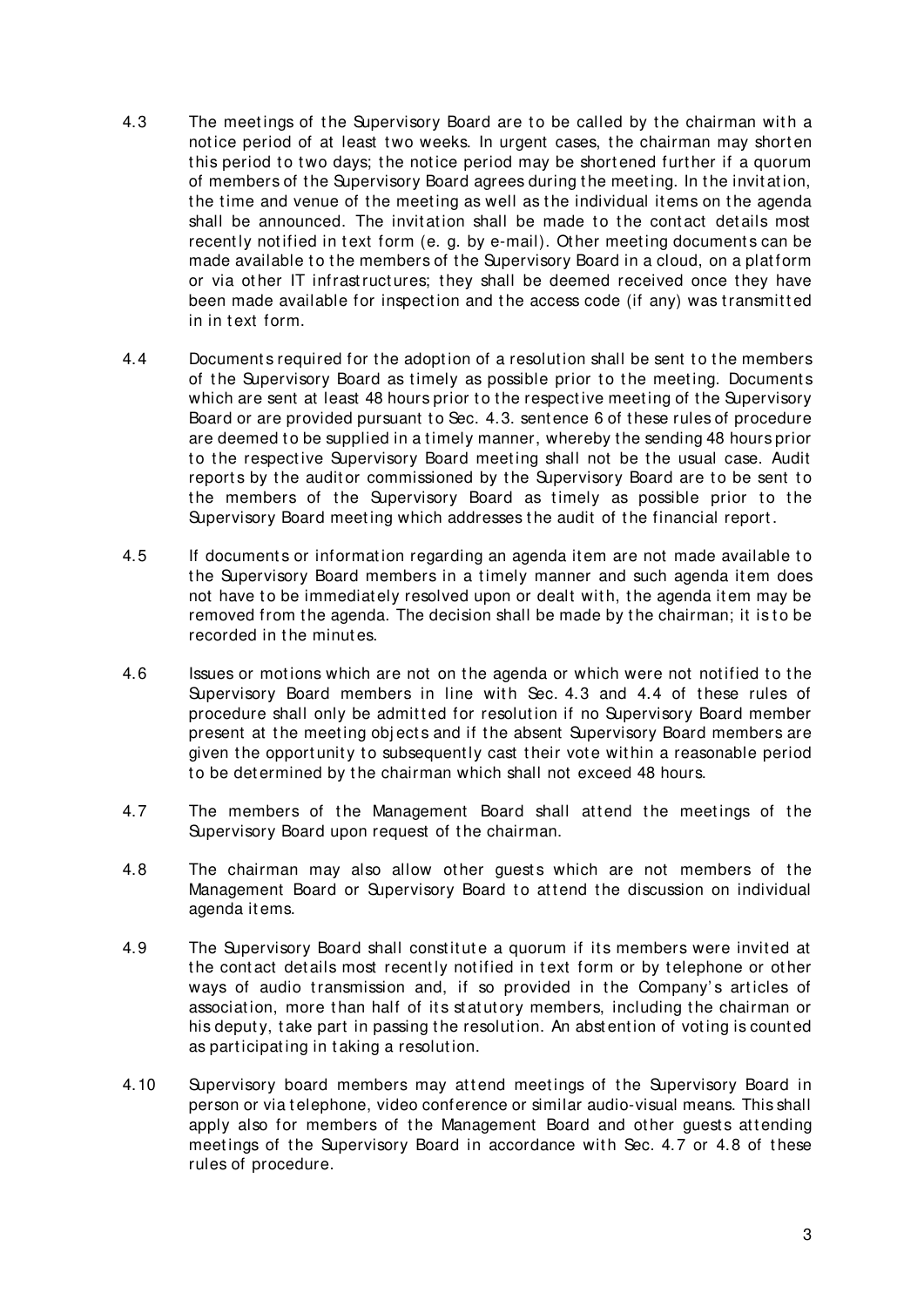- 4.11 With respect to the passing of resolutions the following shall apply:
	- 4.11.1 Resolutions of the Supervisory Board are taken with the majority of vot es of t he number of members of t he Supervisory Board st ipulat ed in the articles of association, unless otherwise provided by law. If there is a tie of votes, the chairman shall have the casting vote;
	- 4.11.2 The chairman shall decide upon the procedure for and the order of the casting of votes and shall determine the order of the items to be addressed; and
	- 4.11.3 Absent Supervisory Board members may take part in voting procedures of the Supervisory Board by submitting their written votes via ot her Supervisory Board members act ing as messenger (Bot e).
- 4.12 Resolutions of the Supervisory Board may also be adopted outside of meetings by means of written communication, by telephone or by means of electronic communication (including e-mail and video conference) if the chairman so det ermines in an individual case. In this case, sufficient confidentiality and reliability of the transmission process shall be ensured.
- 4.13 Minutes of the results shall be taken at every meeting of the Supervisory Board and whenever a resolution is adopted, also where such resolution is adopted out side a meet ing. The minut es shall be signed by t he chairman of t he Supervisory Board meeting; an electronically transmitted signature is sufficient. A copy of the minutes shall be submitted to all members of the Supervisory Board without undue delay (*unverzüglich*). The minutes shall be deemed approved if the chairman of the Supervisory Board meeting does not receive within four weeks of the date of distribution of the minutes any objection from a member of the Supervisory Board in text form. A non-member of the Supervisory Board may be appointed by the chairman of the Supervisory Board as keeper of the minutes at every meeting of the Supervisory Board and whenever a resolution is adopted, also where such resolution is adopted outside a meeting, to assist with minute taking and the proper recording of the decisions of the Supervisory Board.
- 4.14 Any documents and information shall be made available in English language and, as required, additionally in German language.

#### **5. Responsibilities**

- 5.1 It is the responsibility of the Supervisory Board to regularly advise and supervise the Management Board in the running of the Group. The Management Board and the Supervisory Board shall cooperate closely in the interests of the Company.
- 5.2 The Supervisory Board is entitled to invite external experts for consultation, in particular to obtain legal and tax advice, in connection with the performance of its duties if the Supervisory Board considers this to be necessary and reasonable. The Company shall bear the costs.
- 5.3 To the extent that the Supervisory Board has not delegated the responsibilities imposed on it by law or the articles of association in accordance with Sec. 6 of these rules of procedure to the committees specified therein, such responsibilities shall be fulfilled by t he Supervisory Board in plenary session. This shall apply, in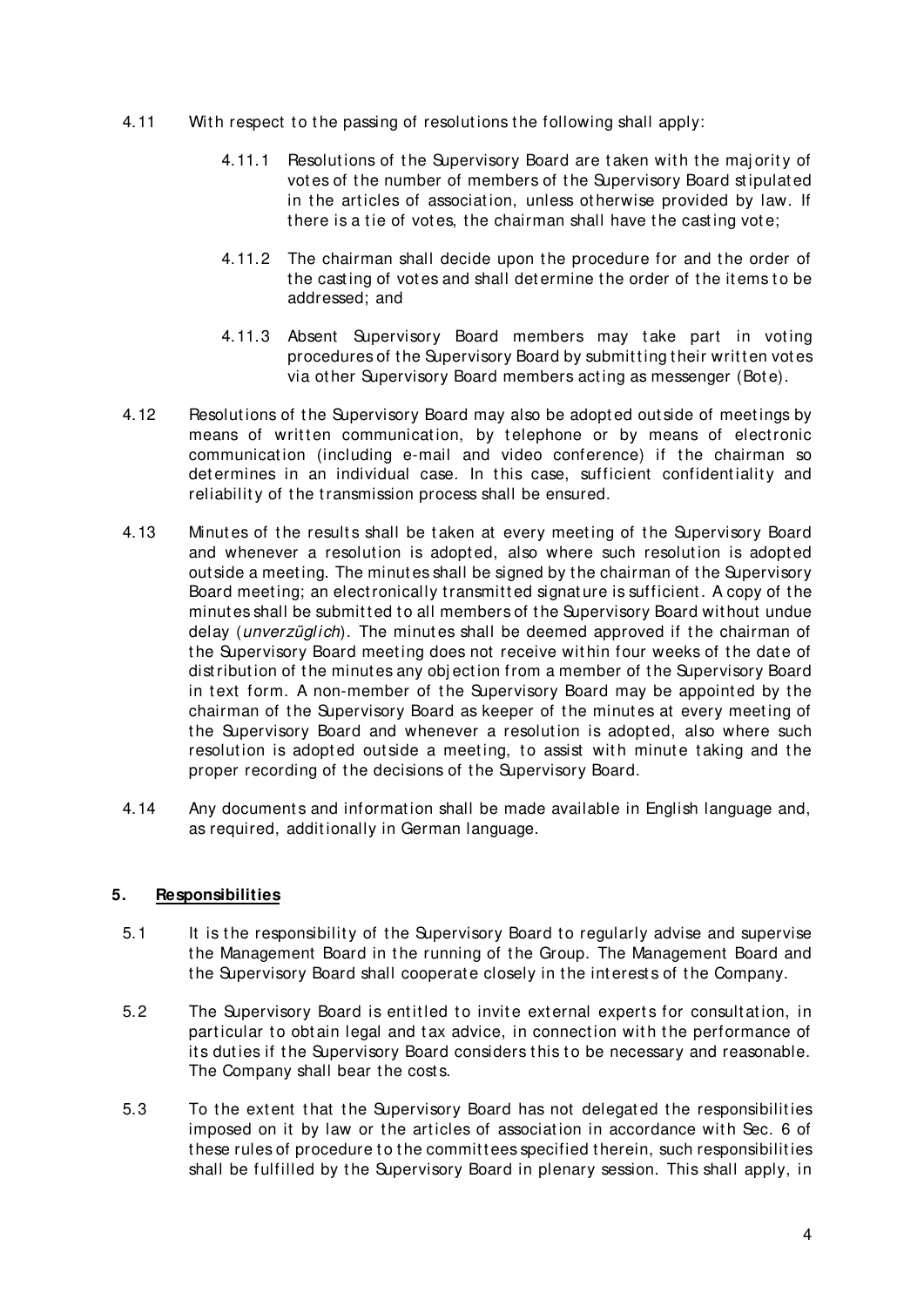particular, with regard to the following responsibilities imposed on it by the art icles of associat ion or t he law:

- 5.3.1 Appoint ment and dismissal of Management Board members (Sec. 84 AktG) including preparation thereof;
- 5.3.2 Calling of extraordinary general meetings of shareholders (Sec. 111 para. 3 Akt G);
- 5.3.3 Review of the annual financial statements (Sec. 171 AktG);
- 5.3.4 Granting of approval of the conclusion of enterprise agreements pursuant to Sec. 291 et seq. Akt G (Unternehmensvert räge);
- 5.3.5 Granting of approval of loans pursuant to Sec. 89 AktG;
- 5.3.6 Granting of approval of loans pursuant to Sec. 115 AktG;
- 5.3.7 Commissioning the auditor to conduct the audit, including the agreement on the remuneration for conducting the audit;
- 5.3.8 Making alterations of the articles of association which merely relate to their wording:
- 5.3.9 Represent at ion of t he Company vis-à-vis Management Board members (Sec. 112 AktG); the declarations required in this regard shall be made by the chairman of the Supervisory Board on the basis of the resolutions of the Supervisory Board;
- 5.3.10 Personnel affairs regarding the members of the Management Board, namely the creation of a remuneration system for the Management Board members (Sec. 87a AktG), the conclusion, the alteration and termination of their service contracts, pension and other agreements, including stipulations regarding their remuneration;
- 5.3.11 Creation of a remuneration report (Sec. 162 AktG);
- 5.3.12 Grant ing of approval of act ivit ies wit hin t he meaning of Sec. 88 para. 1 Akt G and to the acceptance of Supervisory Board memberships in other entities (Handelsgesellschaft) by Management Board members;
- 5.3.13 Conclusion of the agreements set forth under Sec. [8.8](#page-8-0) and [8.9](#page-8-1) of t hese rules of procedure; and
- 5.3.14 St ipulat ion of addit ional t ransact ions requiring it s approval (Sec. 111 para. 4 Akt G).
- 5.4 The Supervisory Board shall review the annual and consolidated financial st at ements, the corresponding management reports and the recommendation of the Management Board on the profit appropriation. The review shall be based on the results of the preliminary plausibility check performed by the audit committee. The auditor shall participate in the discussion of these documents by the Supervisory Board and shall report on the principal results of the audit, in part icular on subst ant ial weaknesses of t he int ernal cont rol and risk management system regarding the accounting process. The Supervisory Board shall adopt the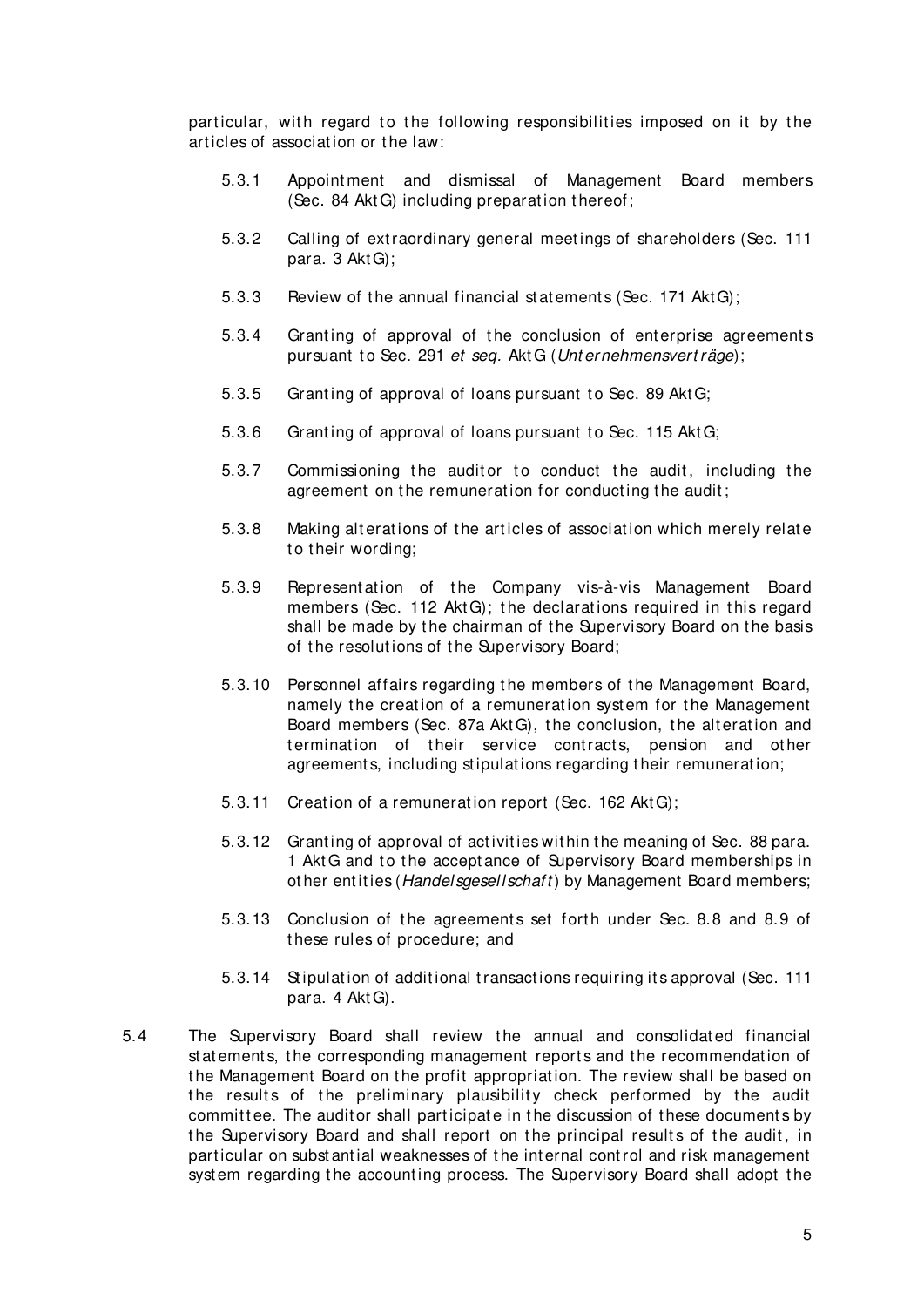annual financial statements. It shall resolve upon the recommendation of the Management Board on the profit appropriation and the report of the Supervisory Board to the general meeting of shareholders. The Supervisory Board shall acknowledge the auditor's report pursuant to Sec. 1 para. 4 of the German Act on German Real Estate Stock Corporations with Listed Shares (Gesetz über deutsche Immobilien-Aktiengesellschaften mit börsennotierten Anteilen-G-REIT Act) with the REIT statement of the Company. The Supervisory Board also deals with the Company' s int ra-year financial informat ion.

- 5.5 The Supervisory Board shall assess the effectivity of its activities as well as the activities of its committees once per year. For this purpose, the Supervisory Board shall review in particular the structure, size and composition of its committees, the coordination and cooperation between the committees and the effectivity of its own working methods and procedures; in this context, the Supervisory Board shall determine any necessary improvements and shall make corresponding alterations to the rules of procedure for the Supervisory Board and its committees, if required. In general, every three years the Supervisory Board conducts an external assessment of the effectivity of its work.
- 5.6 The Company shall t ake out appropriat e D&O insurance at it s own expense for t he benefit of the Supervisory Board members in order to cover the risks of the Supervisory Board members arising from performing their tasks.

#### **6. Committees**

- 6.1 The Supervisory Board shall est ablish from among its members
	- 6.1.1 an audit committee, which, in particular, deals with the audit of the Company' s financial st at ement s and int ra-year financial informat ion, accounting and accounting process, risk management, internal control and audit system as well as compliance (the "Audit **Committee**" );
	- 6.1.2 a nomination and remuneration committee which, in particular, deals with the appointment of Management and Supervisory Board members, the Management and Supervisory Boards' compensation syst ems and t he ongoing succession planning for t he Management and Supervisory Boards (the "Nomination and Remuneration **Committee**" ); as well as
	- 6.1.3 such other committees as may be required by law or which it deems necessary to properly fulfil its duties. The Supervisory Board can in particular est ablish a committee pursuant to Sec. 107 para. 3 Akt G for transactions with related parties pursuant to Sec. 111a AktG.
- 6.2 When electing the committee members, the Supervisory Board shall take into account the requirements for the composition of committees as set out in the Profile for the Supervisory Board and, at the same time, appoint a chairman for each committee.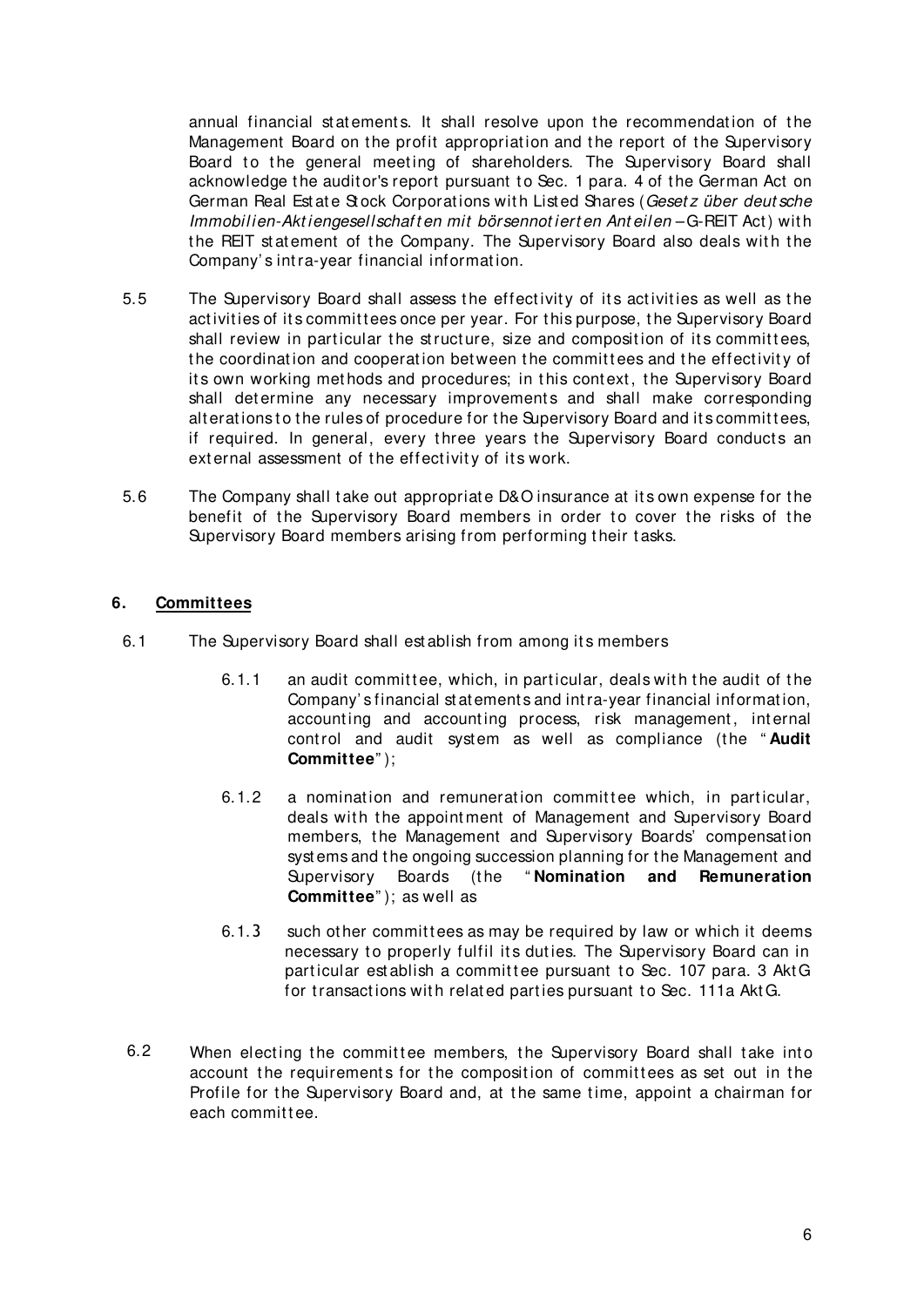- 6.3 The chairman of a committee shall inform the Supervisory Board of the deliberations and resolutions of the respective committee. The principal results of the work of the committees shall be recorded in the relevant minutes of the Supervisory Board meeting.
- 6.4 Irrespective of the formation and the work of Supervisory Board committees, the Supervisory Board and its members shall remain responsible for their decisionmaking on the basis of proper information and advice by a committee. To the extent that tasks were transferred to a committee, the Supervisory Board and its members shall be responsible for monitoring the work of the committee. The Supervisory Board shall be entitled at any time for present or future decisions to reassume, in an individual case or permanently, tasks which were transferred to a committee.
- 6.5 The Supervisory Board may determine rules of procedure for the committees including the catalogue of responsibilities. To the extent that the Supervisory Board does not determine the rules of procedure, the committee may adopt its own rules of procedure by resolution. Unless provided otherwise in these rules of procedure for the Supervisory Board or in the rules of procedure for a committee, the rules for the Supervisory Board shall apply for a committee *mutatis mutandis*. The Supervisory Board may override the rules of procedure of a committee by resolut ion.
- 6.6 Each committee shall have at least three members; they shall constitute a quorum if at least three members, including the chairman of the committee, take part in the voting. In deviation from this rule, mere preparatory or consulting committees shall have at least two members.
- 6.7 The committees shall make their decisions with the majority of the votes cast. In the case of a tie the vote of the chairman of the committee shall have the casting vot e.

## **7. Confidentiality Obligation**

- 7.1 The members of the Supervisory Board and other persons participating in the meetings of the Supervisory Board shall keep confidential all confidential matters and secrets of the Company of which they obtain knowledge in the course of their activities in the Supervisory Board. The confidentiality obligation shall continue to exist after the office as a member of the Supervisory Board has come to an end.
- 7.2 Reports which are marked as confidential, financial data which has not yet been published and details of the deliberations, of the course of meetings and of the adoption of resolutions in the Supervisory Board may in no case be disclosed to third parties, unless required by law. In case of doubt as to whether certain information is confidential according to the definition above, the members of the Supervisory Board must consult the chairman of the Supervisory Board prior to disclosing such information to third parties.
- 7.3 With regard to business matters which might affect stock prices and in view of the information regulations in force at various stock exchanges the members of the Supervisory Board should neither issue statements to third parties, nor should they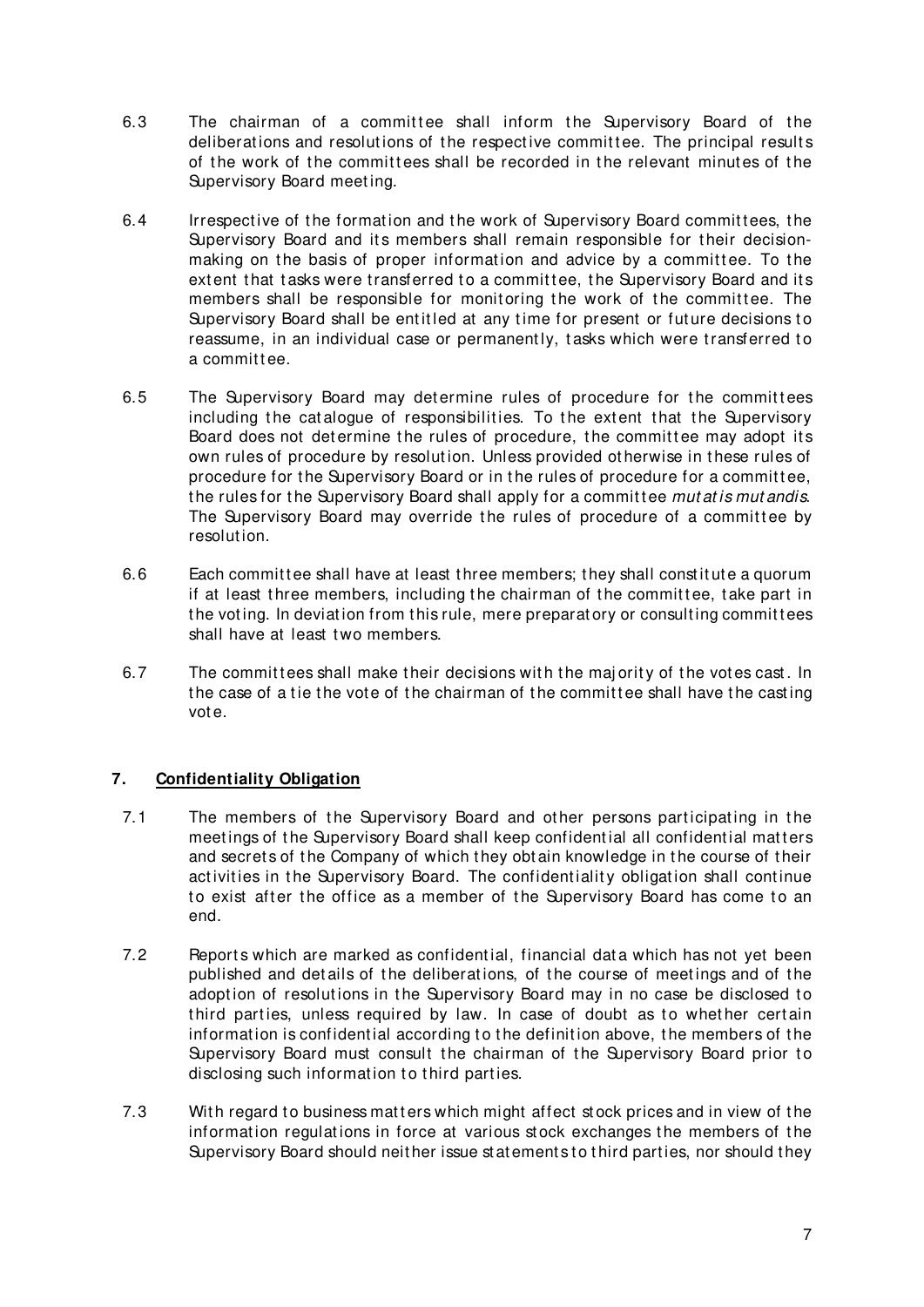comment upon rumours or statements made by third parties in respect of such business matters.

7.4 The members of the Supervisory Board shall ensure that the persons retained by them for support in exercising their office comply with the confidentiality obligation in the same way.

#### **8. Conflicts of Interest**

- 8.1 The Supervisory Board determines the requirements for the independence of its members in the Profile for the Supervisory Board. The number of Supervisory Board members being independent from the controlling shareholder will adequately reflect the participation of a controlling shareholder.
- <span id="page-7-2"></span><span id="page-7-1"></span><span id="page-7-0"></span>8.2 The members of the Supervisory Board must serve the interests of the Company and will not pursue personal interests in their decision-making. Where appropriate, the members of the Supervisory Board shall avoid any activities that could lead to conflicts of interest or are otherwise incompatible with their office as Supervisory Board members. The members of t he Supervisory Board shall not use business opportunities to which the Company is entitled for themselves or third parties. The Supervisory Board members must not enter into direct competition with the Group by private investment in real estate. The Supervisory Board members must have no personal service contracts with the Group or a member of the Company's Management Board. Supervisory Board members must not enter into real estate transactions with the Group.
	- 8.3 The members of the Supervisory Board shall disclose to the Supervisory Board any existing board memberships at companies with registered seat in Germany and abroad (executive and non-executive) as well as the acceptance and termination of such memberships without undue delay (*unverzüglich*). This shall apply to board memberships at listed companies and to supervisory board mandates or comparable functions at non-listed companies with registered seats in Germany and abroad.
	- 8.4 Should any member of the Supervisory Board be accused in criminal proceedings, such member must disclose this circumstance to the Supervisory Board. Any convict ion as well as t he final and non-appealable conclusion of such proceedings must also be disclosed. This applies mutatis mutandis to other investigations and proceedings which are suited to seriously damage the Company's reputation, if the member of the Supervisory Board becomes aware.
	- 8.5 For the purpose of disclosure pursuant to Sec. [8.3,](#page-7-0) [8.4](#page-7-1) and [8.7](#page-8-2) of these rules of procedure the member shall inform the chairman of the Supervisory Board, who shall decide on appropriate information of the plenary session of the Supervisory Board. In the case of disclosure with regard to the chairman of the Supervisory Board, the latter shall inform his deputy respectively.
	- 8.6 If members of the Supervisory Board experience a conflict of interests and are therefore not able to make objective decisions or to otherwise properly fulfil their duties as Supervisory Board members, they will be obliged, in each individual case, to abstain from voting on individual agenda items or, where applicable, to refrain from attending the Supervisory Board meeting in which such items are discussed and vot ed on.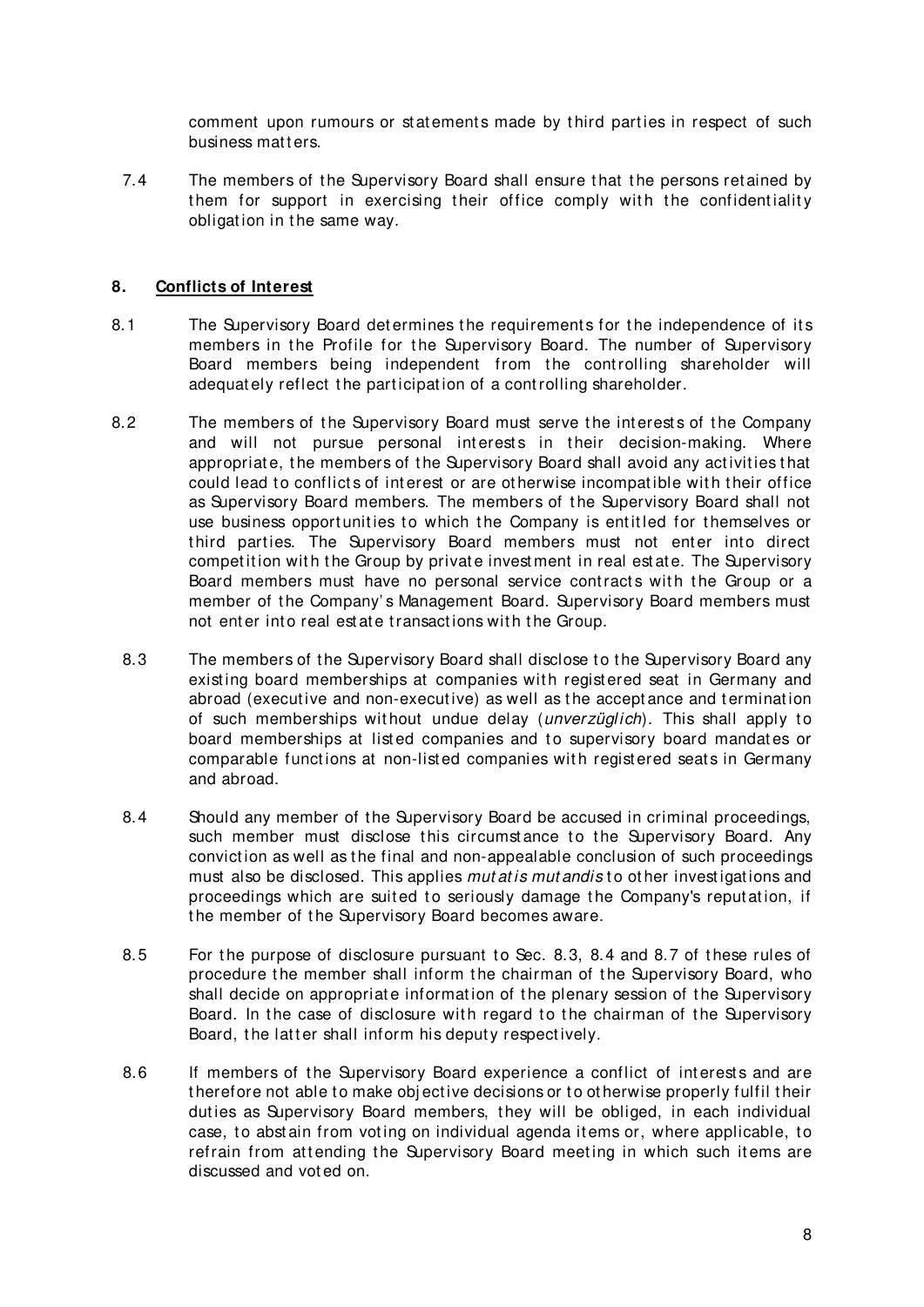- <span id="page-8-2"></span>8.7 Each member of the Supervisory Board shall inform the chairman of the Supervisory Board without undue delay (unverzüglich) if the member becomes aware that another member of the Supervisory Board has not duly disclosed a (pot ent ial) conflict of int erest . The chairman of t he Supervisory Board shall decide on the further course of action in accordance with the applicable legal provisions.
- <span id="page-8-0"></span>8.8 In particular, pursuant to Sec. 114 AktG, the prior approval of the Supervisory Board is required in respect of consultancy and other service agreements or contracts for work and services (with the exception of labour agreements) concluded between the Company on the one hand and a Supervisory Board member or any third party in which the Supervisory Board member holds interest or serves as a member of the Supervisory Board or management, on the other hand, insofar as these are not already excluded by Sec. 8.2 of these rules of procedure.
- <span id="page-8-1"></span>8.9 In addition, the conclusion by the Company of any other agreement not referred to in Sec. [8.8](#page-8-0) of these rules of procedure with an economic value of more than EUR 500,000 or a cumulative value over 12 months of EUR 1,000,000 and concluded with third parties in which a Supervisory Board member holds a not merely insignificant interest or serves as a member of the Supervisory Board or management, shall require the approval of the Supervisory Board.
- <span id="page-8-3"></span>8.10 Members of the Supervisory Board must not in connection with their activities on t he Supervisory Board demand, receive promises of, or accept unj ust ified benefit s either for themselves or for third parties, nor offer, promise or grant unjustified benefits to third parties.
- 8.11 The provisions in Sec. [8.2,](#page-7-2) [8.8,](#page-8-0) [8.9](#page-8-1) and [8.10](#page-8-3) shall apply mutatis mutandis to the Supervisory Board members' Close Relat ives (as defined in Sec. [10.3\)](#page-8-4).

### **9. Obligations Related to the Capital Markets**

- 9.1 Pursuant to Article 14 of the Market Abuse Regulation (Regulation (EU) No 596/2014 of the European Parliament and of the Council), the members of the Supervisory Board shall not:
	- 9.1.1 engage or attempt to engage in insider dealing;
	- 9.1.2 recommend that another person engage in insider dealing or induce another person to engage in insider dealing; or
	- 9.1.3 unlawfully disclose inside information.
- 9.2 Moreover, pursuant to Article 15 of the Market Abuse Regulation (Regulation (EU) No 596/2014 of the European Parliament and of the Council), the members of the Supervisory Board shall not engage in or attempt to engage in market manipulat ion.
- <span id="page-8-4"></span>9.3 In addition, pursuant to Article 19 of the Market Abuse Regulation (Regulation (EU) No 596/2014 of the European Parliament and of the Council), the members of the Supervisory Board as well as persons closely associated with them shall notify the Company and the German Federal Financial Supervisory Authority (Bundesanst alt für Finanzdienst leist ungsauf sicht) of every transaction conducted on their own